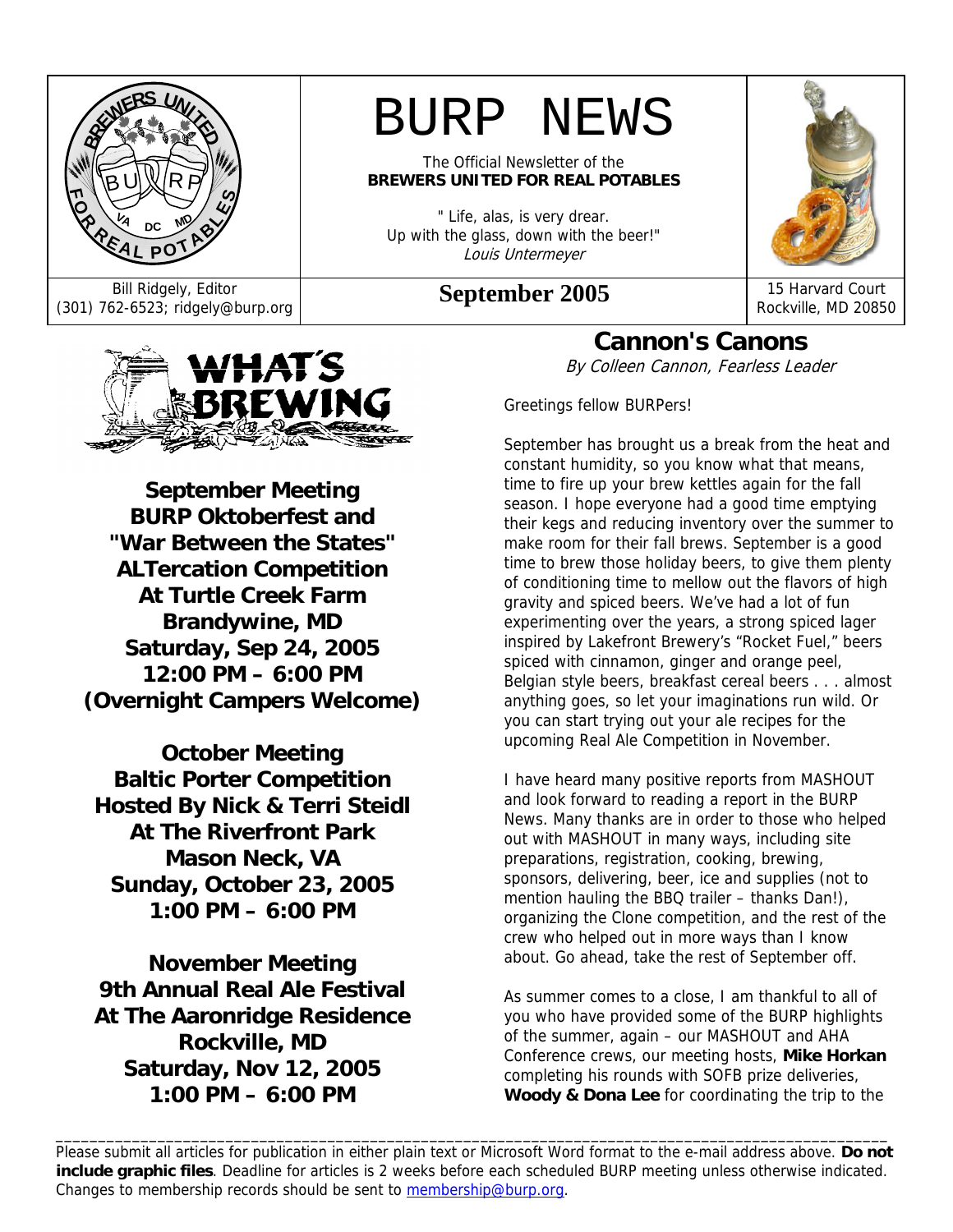Great Taste of the Midwest, and a personal thanks to those who have thrown some wonderful summer parties. Summer vacation is over, and Beer is our business, so get back to work….

Cheers, Colleen



# **Cellar Notes From The Two Drunk Monks**

By Bud Hensgen & Mark Hogenmiller, Co-Ministers of Culture

#### **Schenkerla Clone Competition**

Congratulations go out to all the brewers who participated in the Clone competition conducted at MASHOUT 2005 August 20, 2005. A special thanks goes out to the judges: **Andy Anderson**, **Brian Matt**, **Craig Somers**, **Mel Thompson** and Chief Steward **Rod Rydlun**. The winners are:

1st Place – **Bill & Christie Newman and Greg Weisz**

2nd Place – **Bud Hensgen** 

3rd Place – **Team Aaronridge: Wendy Aaronson & Bill Ridgely, Paul Langlie, Alison Skeel, & Mike Graham**

#### **Competition Schedule**

**Septembeer – ALTercation Civil War** (Alts and Kolsch)

**Octobeer** – Baltic Porter - BJCP Cat 12C - Brewer of Year – 2 bottles

**Novembeer** – Real Ale Fest – November 11<sup>th</sup> and  $12^{th}$ 

**Decembeer** – Holidays Beers (not for Brewer of the Year)– See the July newsletter for details on the range of the theme.

January 2006- American Ale and India Pale Ale -Brewer of the Year - Cat 10 and 14

**February 2006** - Barley wines - Brewer of Year – 2 bottles

#### **Septembeer – Oktobeerfest Civil War – ALTercation**

Team brew Maryland/DC versus Virginia. BJCP Category 6C Kölsch, 7A Northern German Altbier or 7C Düsseldorf Altbier. We have the perpetual trophy (see below) that is passed annually to the winning team of the winning state. The defending Champion are the Maryland/DC Brew Crew of **Pete Ryba** and **Mel Thompson**. To refresh brewers on the Civil War competition rules:

• BJCP Category 6C Kölsch, 7A Northern German Altbier or 7C Düsseldorf Altbier.

- Kegs only.
- Teams: min 2 brewers, max 4 brewers. Each
- individual brewer may be on one team only.
- Each team may have one entry.

• If a team is made up of members from both states, the team must choose which state to represent.

• As usual, ribbons will be awarded to 1st, 2nd, and 3rd places.

• Points will be calculated for the first five places overall on a descending scale: 5 pts for 1st, 4 pts for 2nd, 3 pts for 3rd, 2 pts for 4th, 1 pt for 5th. The state with the highest total number of points is the winner. The highest placing team for that state will be awarded the trophy on behalf of the state represented and keep the trophy until the competition the following year.

Septembeer Choral Lessons: As a supplement to the BURP Doxology for the month of Septembeer we provide this catchy little tune. In the years past, **Tom "Vienna Boys Choir" Cannon** has the led the Oktoberfest Choral in a rousing edition. Remember not to be caught singing with an empty glass.

> Ein Prosit, Ein Prosit, der gemütlichkeit Ein Prosit, Ein Prosit, der gemütlichkeit Eins, zwei, Drei g'suffa! Zicke, zacke, zicke, zacke, hoi, hoi, hoi, Zicke, zacke, zicke, zacke, hoi, hoi, hoi, Prost!

### *? ? ? ? ? ? ? ?*  **RYDler**

Q. Where does your beer fit into the new Glucose Revolution and the Glycemic Index? (...or don't you care?)

*? ? ? ? ? ? ? ?*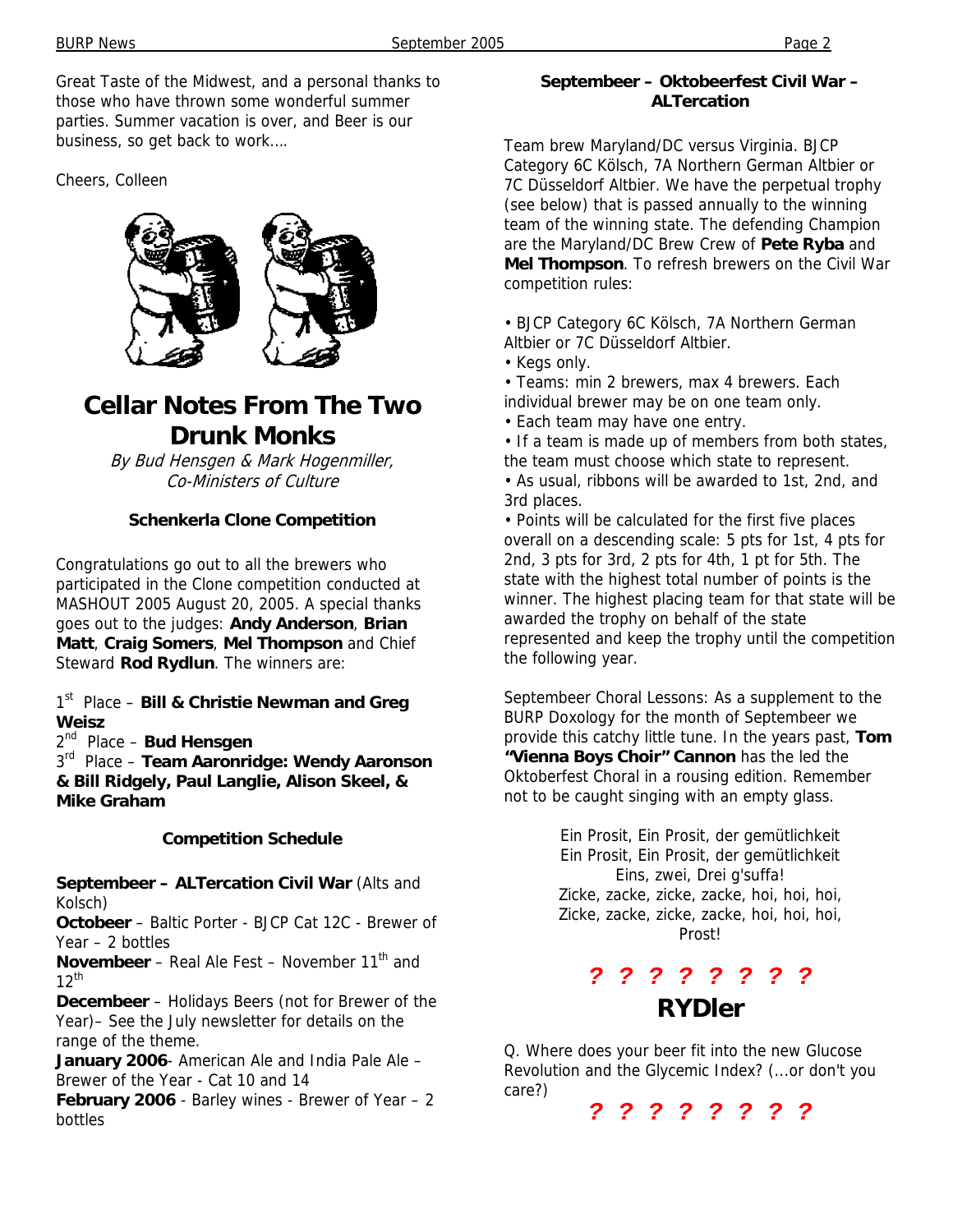

### **A Brief Review of MASHOUT 2005**

By Ben Schwalb

The 18th annual MASHOUT took place on Popenoe's Mountain on August 19-21. It was the 14th time that **Chuck and Helen Popenoe** had hosted it.

About 50 people came up on Thursday. It seems that people become more and more eager every year!

On Friday, it was overcast but not raining as the field filled. There were many good beers throughout the locale. The Cross Street Irregulars brought their Crustacean Station of Inebriation, a crab whose legs each held a tap. They also proudly displayed the Pissoir d'Or (Golden Urinal) that they won for bringing the most beer to the National Homebrew Conference in June.

In the late afternoon, DuClaw brewer **Jim Wagner** served up a firkin of cask conditioned Twisted Kilt (a Scotch strong ale). Many folks lined up for this naturally carbonated treat.

Keg Row was as fruitful as ever, with about 30 beers and 2 sodas (courtesy of BURP's **Bob Cooke**). Commercial kegs were donated by Victory, Gordon Biersch, Clay Pipe, Brewer's Art, Duclaw, Franklin's, Dogfish Head, and Summit Station. Several of the homebrews were quite nice. **Alan Hew** deserves special mention for his cassis, a great, musty ale that was kept well iced all weekend.

The Channel Cats had many attendees watching and some dancing as they played blues in the barn. The 5-member band hailed from the Cumberland area and played from 8:00 PM until well after midnight.

The weather stayed nice for most of the night, although it was very foggy. In fact, on Saturday morning, you couldn't see from one end of the field to the other. But it soon burned off, and the weather became hot and sunny.

People engaged in all sorts of activities. **Gordon Goeke** led his annual bike ride on the C&O Canal to Cumberland and back. Some folks played and sang bluegrass. Others played volleyball or horseshoes. Several went to Rocky Gap State Park and swam and/or showered. Astronomer **Bill Prewitt** couldn't set up his big telescope due to unsettled weather, but he set up a pair of large binoculars with filtered lenses through which we could see the sun and sunspots.

BURP Minister of Culture **Bud Hensgen** ran the annual homebrew competition. The goal this year was to clone Aecht Shenkerla Rauchbier (smoked lager) from Bamberg, Germany. The winning beer was brewed by BURPers **Bill & Christie Newman & Greg Weisz**. Unfortunately, none of the 1st place brewers attended MASHOUT, so they couldn't bask in the glory.

CRABS (Chesapeake Real Ale Brewers Society) held their annual Big Beer Tasting on Saturday afternoon. This event gets bigger every year. All are invited, and the etiquette is that each person brings the equivalent of 4-6 bottles of their best homebrew or high-quality, high-alcohol commercial brew. This year about 40 people sampled more than 50 meads, homebrews, microbrews, and imports from Belgium and elsewhere. Quite a few of these people never made it to dinner on Saturday night.

The banquet featured large quantities of great food. There was chicken, pork, corn on the cob, baked potatoes, fresh tomatoes, salads, pasta, pies, cookies, and even ice cream! Following dinner, **Jamie Langlie & Mac McEwen** conducted a traditional English-style pub quiz. Each of seven teams (3-5 people per team) was asked a series of questions on a variety of beer and non-beer related subjects. Answers were written down and handed in after each round, and the team getting the most right answers won nifty prizes. Since two teams were tied at the end, a final question was given to determine the winner. Unfortunately, I didn't write down the name of the winning team or its members. Two homebrew supply shops, Maryland Homebrew and Jay's Brewing generously contributed the prizes.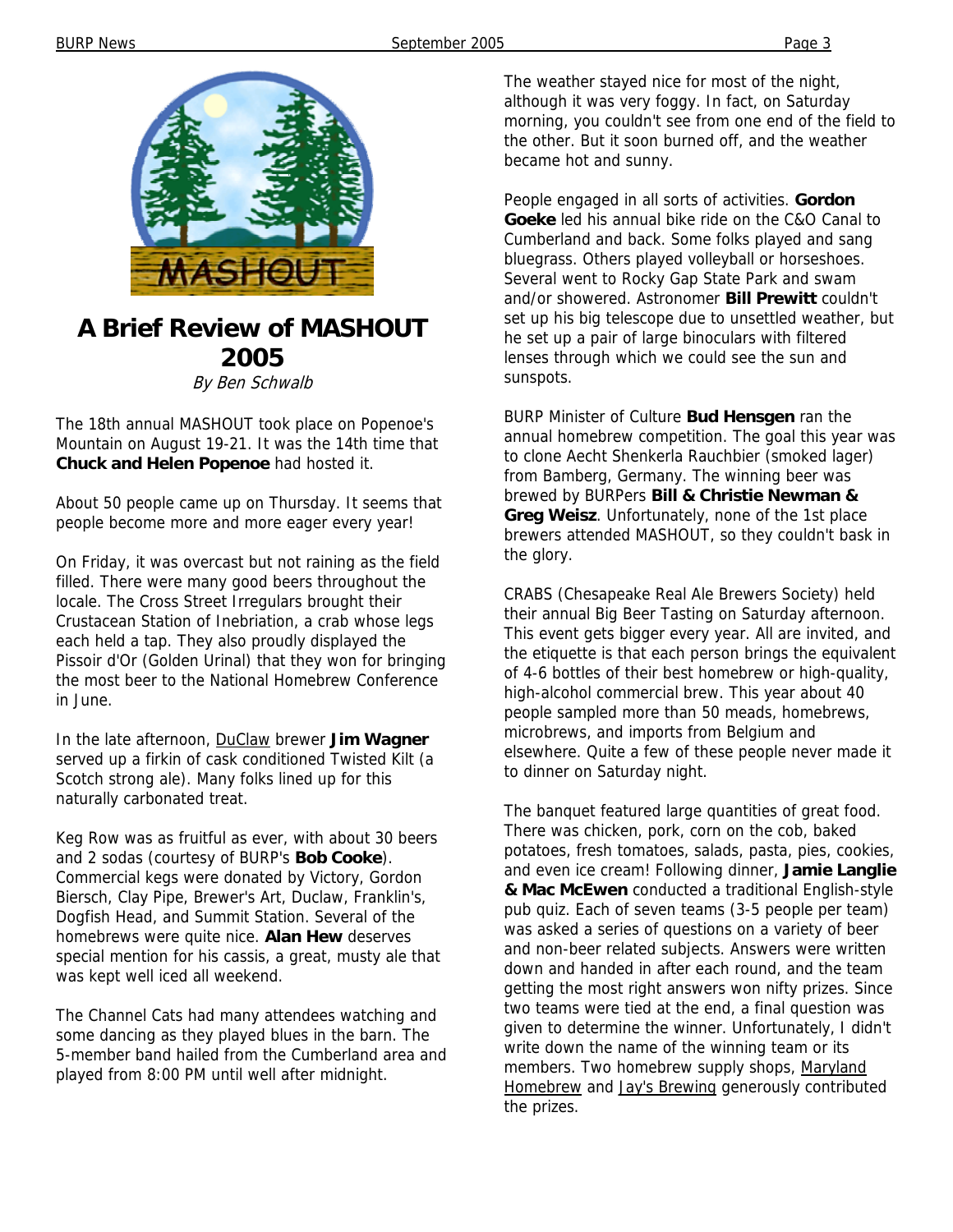The evening saw lots of camaraderie as folks played music, sampled brews, told jokes and socialized under the full moon. Eventually, it began to thunderstorm, with bright flashes of lightning. Some retreated to their tents. Others stayed up, a few not hitting the hay until 4 a.m.

The Sunday sunrise had both the sun and moon shining from opposite directions. The day was bright and beautiful. Many folks ate a brunch of beerbattered pancakes, bacon, eggs, juice, coffee, and various contributed food items (such as the scrapple brought by **Les White**).

There was still a good amount of beer at Keg Row, but it slowly disappeared as people took their kegs home. It had been another great but too-short weekend.

### **MASHOUT 2005 Kudos**

By Bill Ridgely, MASHOUT XVIII Coordinator

The 18th annual MASHOUT was another resounding success thanks to the hard work of many people. We had a sellout crowd of 200 homebrewers, family, and friends registered from all over the mid-Atlantic region. The weather was much more accommodating this year, although there was a brief thundershower on Sat evening. This happened long after dinner, though, so no real harm was done.

I'd like to recognize all of the folks who contributed time and effort to the event. Many thanks go to:

\* First and foremost, **Chuck and Helen Popenoe** for allowing us to take over their wonderful mountaintop property for the weekend (and Chuck in particular for coordinating all mountaintop facilities, including port o' pots and the delivery of fresh gravel for the driveway). Helen also deserves special recognition for her efforts to collect plastic grocery bags for the local Mennonite farm.

\* The "Pork Crew" consisting of **Dan Allers** (who hauled the rental grill all the way from Vienna, VA) and cooks **Dan Higgins, Rick Garvin**, **Mac McEwen, and Jim Kelly.** There were others that jumped in and helped out at various times, so if I've left anyone out, I apologize. Thanks also to **Jim & Linda Rorick** and **Barb & Tom Williams** for preparing wonderful barbecue sauces and to **Bob Cooke** for preparing rub for the meat.

**Bob and Kathleen Warriner** for once again coordinating the MASHOUT Check-In Table. And thanks to all those who volunteered their time to man the table over the weekend.

\* **Rod Rydlun** for coordinating commercial sponsors for this year's event. There was an abundance of tasty beers for the thirsty crowd, and a fair number of brewers showed up as well. See the full list of sponsors on the MASHOUT Sponsors Website. Thanks also to those who picked up donated kegs, including **Rod**, **Paul & Jamie Langlie,** and **Alison Skeel**. \* Culture Minister **Bud Hensgen** for coordinating the

Schenkerla clone competition on Saturday.

\* **Bob Cooke** for his usual great job coordinating the water supply for the event (not an easy job considering all of the water is at the base of the mountain). **David Kalter & Jeanne Osburn** also brought back full carboys of water each time they visited the state park. Many thanks to both.

\* **Bob Cooke** again for making two kegs of nonalcoholic soda for the event.

\* **Jamie Langlie & Mac McEwen** for creating the "1st Annual Popenoe Mountain Pub Quiz". A fun time was had by all answering some whimsical and, in many cases, difficult questions. And special thanks to **Jason Russ** of Jay's Brewing and **Chris Mattes** of Maryland Homebrew for contributing prizes. \* My lovely partner **Wendy Aaronson** for

coordinating both the Saturday dinner and the Sunday breakfast.

\* **Gordon Goeke** for organizing and leading the Saturday bike ride along the C&O Canal.

I'm sure I've left some people out here, so please accept my apologies if you are one of them. So many people help with this event that it's hard to keep track of everyone. A general "thank you" goes out to all of those who helped set up and take down the facilities and helped with food prep on Sat evening and Sun morning. Also, special thanks to those who helped with pre-MASHOUT preparations – especially spreading fresh gravel on the driveway and tearing down the old outhouse.

Finally, thanks to all those who served on the MASHOUT Planning Committee and had to put up with my often rambling and frantic e-mails.

This was so much fun, let's do it again next year!

Cheers, Bill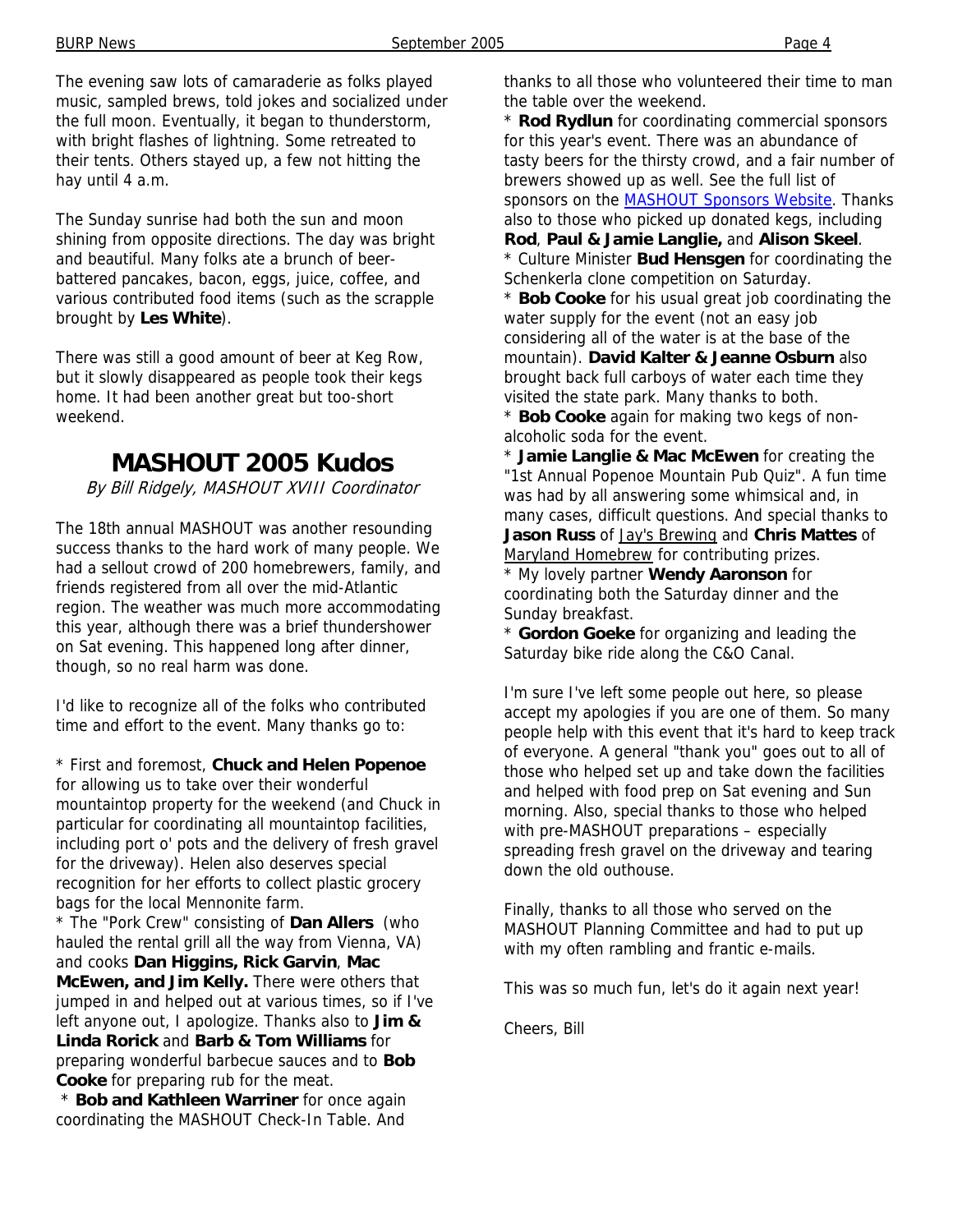

# **Roll Out a Barrel of Homemade Kraut**

By Tim Artz

The most common reaction to my homemade sauerkraut is "I hate sauerkraut, but I love this!" Like homebrewing, making your own kraut is easy, fun and delicious.

Most people associate sauerkraut with Eastern European fare or German cuisine, but pickled cabbage actually has its origins in ancient China. Records indicate that over 2,000 years ago, workers building the Great Wall were sustained on a diet of sauerkraut and rice. Their version of the dish was made by fermenting cabbage in wine. One can imagine they did not save their best vintages for this purpose, and most likely the acidic wine served to preserve the cabbage.

The common theory on sauerkraut is that it was introduced to Europe about 1,000 years ago by Tartars who had conquered China, Russia and parts of Europe. The cultivation of cabbage was quite widespread in Europe, having been proliferated by the ancient Romans over 2,500 years ago. Roman politician and general, Cato the Elder (234-149 B.C.), was a noted proponent of the consumption of cabbage (and the urine of those who had consumed cabbage) for a wide variety of ills. Among his quotes on cabbage:

"The cabbage surpasses all other vegetables. If, at a banquet, you wish to dine a lot and enjoy your dinner, then eat as much cabbage as you wish, seasoned with vinegar, before dinner, and likewise after dinner eat some half-dozen leaves. It will make you feel as if you had not eaten, and you can drink as much as you like."

This sounds good to me.

The history of pickling goes back over 4,000 years, with the first written records coming from India. Pickling is a means of preserving the harvest through the use of salt and acid. There are two basic types of pickling. The first uses a brine to draw water out of the item to be preserved, and then the water is replaced with vinegar or another acidic liquid. The second method uses a brine to create proper conditions for fermentation which produces acid needed to preserve the pickled item. Sauerkraut falls into this second category.

Sauerkraut is made by mixing shredded cabbage with salt. According to Harold McGee's wonderful book, On Food and Cooking: The Science and Lore of the Kitchen, this mixture creates the proper environment for the lactic acid bacterium *Leuconostoc* mesenteroides to grow. When the pH drops sufficiently, then the conditions become right for Lactobacillus plantarum to take over. My own experience in making kraut shows that as long as you take simple precautions to avoid making conditions right for various wild yeasts and molds, it is pretty easy to make some of the best kraut you ever tasted.

My first batch of sauerkraut was made in 1985 (also the year I started homebrewing). I obtained a ceramic pickle crock and a copy of USDA Home and Garden Bulletin Number 92 (Making Pickles and Relishes at Home). I packed the salted cabbage in the crock and left it on my dining room table as I left for a business trip. When I returned, I found a crack in the crock's glaze had allowed the brine to slowly leak out of the crock. My apartment was ripe! The kraut was wonderful. My grandmother, who had been pickling vegetables her whole life, told me it was the best she'd tasted – when could I get her some more? I was hooked. (On the other hand, my grandmother told me homebrew would kill me. All I can say is that it is a slow and happy death so far.)

How can you make your own kraut? First, line up the equipment you will need:

- Seven-gallon plastic food grade bucket. Plastic is lighter than a crock, and you should not need to worry about leaks. I use one of my early plastic bucket fermenters, but if you do not have one, food grade buckets are easy to come by for resourceful homebrewers. This size bucket will hold a full case of cabbage (about 50 pounds).
- Slicer. I have used a food processor and a knife, but have settled on a mandoline. The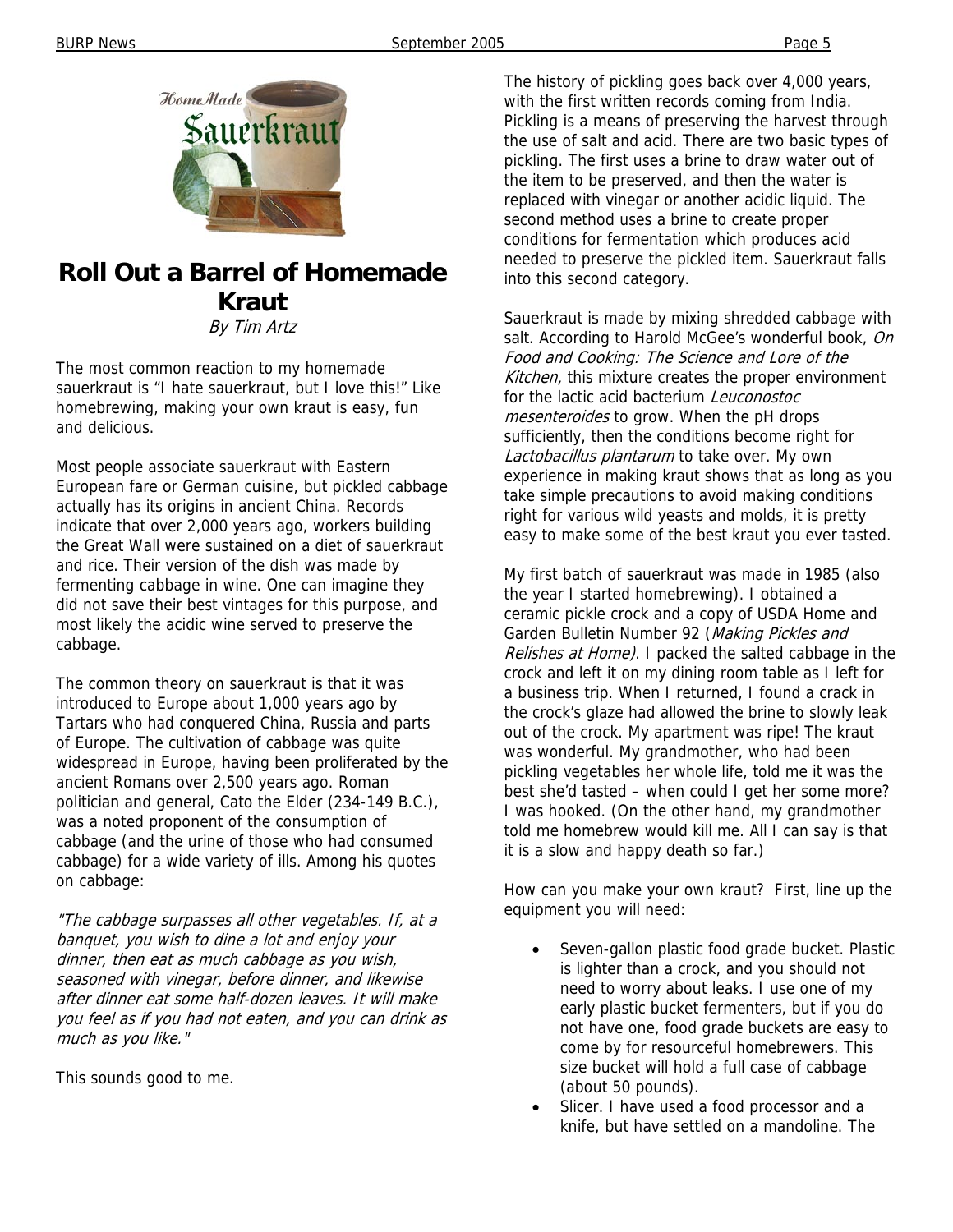food processor is limited by the size of the feed chute and often leaves some big pieces that will not ferment evenly. A knife does a fine job, but it is painfully slow. A mandoline produces large thin slices that give the finished kraut the best texture, in my opinion. Use a knife to finish off the last bits that you can't feed into the mandoline without slicing your fingers. Good mandolines are expensive, but you can get an inexpensive one for this job and the few other things you might use it for around the kitchen. There are specialpurpose slicers that are just for kraut, but I have never used one.

- Mixing tray. You need a large tray to hold five pounds of shredded cabbage to mix it with the salt before packing in the bucket.
- Scale. A kitchen scale is used to weigh out cabbage for mixing with salt.
- Large, non-reactive kettle. This is for heating the fermented kraut before packing in jars for final processing.
- Canning jars and canning kettle. You can keep your kraut in the fermenter and use it from there, but for longer-term storage, you will need to can it in a boiling water bath.

My wife, Dot, and I work as a team in making kraut. We buy a full case of cabbage for each batch. Local markets charge \$10-12 for a nominal 50-pound case. Over the years, we have gotten a lot of stares going into supermarkets and filling a cart with cabbage! 50 pounds makes about 14-18 quarts of finished kraut.

Cleaning the cabbage is a must. Dot pulls off the outer leaves, washes each head under cold running water, quarters the heads, and slices out the core from each quarter. Leave just enough core to hold the head together.

I slice the cabbage and put the cabbage slices into the mixing tray. Placing the tray on a scale makes it simple to work the five-pound increments. Once I have five pounds in the tray, I measure out three tablespoons of pickling salt and sprinkle it over the shredded cabbage. Mix this thoroughly to ensure even salt distribution, then let it wilt for about five minutes. Dot comes back into action to punch the wilted cabbage into the fermentation bucket. It has to be packed tight with no air pockets. There should be a lot of juice present at this point, so getting the air out is usually not an issue.

When all of the salted cabbage is packed into the fermenter, I place one of our finest pieces of dinner china on top of it to weight it down. You may choose to use your everyday china instead. On top of the plate, I place a large food-grade plastic bag. Inside the bag I place two two-gallon Ziplok bags full of water to make a complete seal. The pressure of the bags against the inside rim of the bucket is sufficient to keep out debris and it prevents the kraut from being exposed to air. I have never had a problem with mold or wild yeast with this technique.

At about 70 F, fermentation takes about four weeks. You can periodically lift the bags to check on the color and odor of the kraut. You can even sneak a bit of it before it is fully fermented; it will still be pretty good. I would recommend heating the fermenting kraut before eating it unless you have a strong tolerance for such microflora.

When fermentation is done, heat the kraut in batches in your large, non-reactive kettle. When it is simmering (185-210 F), pack it into hot sterile canning jars. Seal with new lids. Keep the jars warm in a 200 F oven until you have enough to process in your boiling water canner. Place the jars in the rack in boiling water in your canner. Water needs to cover the lids. Process quarts for 15 minutes from start of boil (0-1,000 feet above sea level), 20 minutes (1,001-6,000 feet), or 25 minutes (over 6,000 feet). Due to the acid content of the finished kraut, pressure canning is not necessary. Remove from canner, space the jars out by two to three inches on a heatproof surface, and cool to room temperature. Check the seals and refrigerate any jars that do not seal.

To enjoy your kraut, take it from the jar and heat in a saucepan to serve as a side dish, or you can place a browned pork roast on a bed of kraut to finish in the oven. An easy weeknight dinner would be to brown some sausages or seasoned pork chops in a fry pan, and then place them on a bed of kraut in a small roast pan to finish in the oven. The meat juices make the kraut even better. Serve with horseradish mashed potatoes and your finest homebrewed Oktoberfest. Try a Reuben sandwich with your own kraut; stuff kraut into banana peppers and can those for a great beer snack or sandwich topper, or try kraut on a hamburger. OK, you get the idea; we eat a lot of kraut at our house. True to our Pennsylvania Dutch heritage, we know how to eat till it hurts.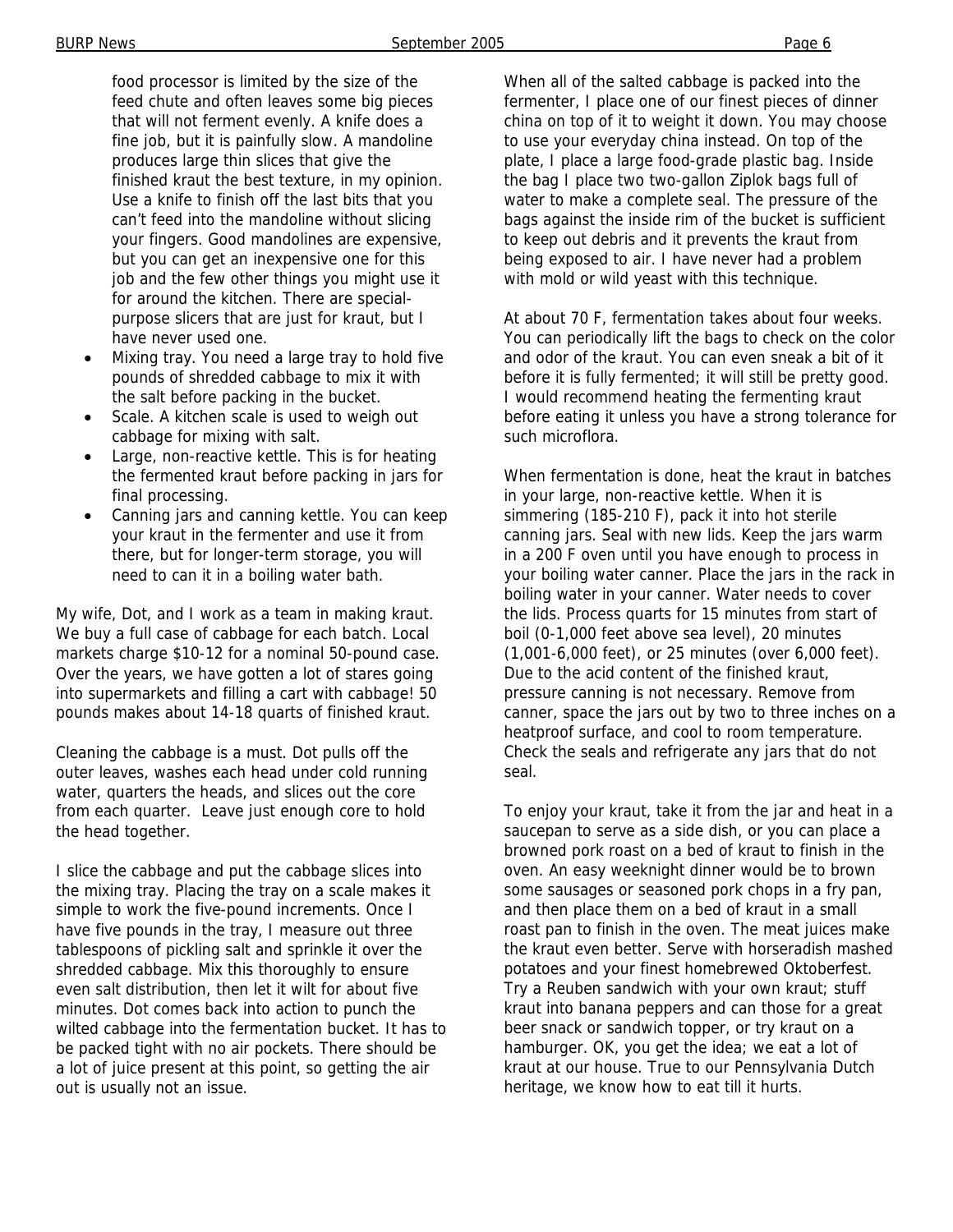# **A Primer on Making Real Ale**

By Andy Anderson

Come on … you know you want it. You yearn for it. You lust after it. So, what is it, you ask? Your goal is to have a keg of your very own Real Ale sitting on Bill & Wendy's porch this November at the annual BURP Real Ale meeting.

For anyone who has toyed with the idea of entering his or her own keg of real ale, but thought it might be too late, too difficult, or logistically impossible, this article is for you. Part of the reason behind the BURP Real Ale meeting is to increase the club's knowledge on this special style of beer, and there is no better way of learning about real ale but by making your own. This article is intended to be the impetus as well as the assistance to help the new real ale brewer make a batch for the November 12 meeting. That's why this article is going in the September newsletter, so that you have time to get everything done at your own pace. In fact, to further assist you, I will leave my phone number & email address at the end of this article, so please feel free to contact me at your convenience if I can help this brewing odyssey in any way.

The first thing to keep in mind when making a real ale (or any beer for that matter) is the schedule needed to accomplish the task. The beer itself only needs 2-3 weeks to produce, but an additional two weeks is needed for optimal conditioning. This means that if the BURP Real Ale meeting is on 11/12/05. You really need to brew your real ale no later than mid-October.

The key to making good real ale is actually what you do AFTER the beer is finished fermenting, but I would be lax if I didn't at least walk you through a basic recipe. Here is an all-grain recipe for 5 gal of Ordinary Bitter, assuming an efficiency of 25 pt/lb/gal. But you can also make real ale with extract, and if you wish to do so, just skip ahead to the post-fermentation stage.

#### **5 Gallons of Ordinary Bitter**

 $OG = 1.038$  $FG = 1.009$ Bitterness = 25 IBU Grain = 6 lb of pale, 1 lb of Vienna or Munich,  $\&$  10 oz of Crystal Malt (40-80 Lov) Hops = 2 oz of East Kent Goldings (5% AA):

Irish Moss – 2 tsp added to boil when only 20' left in boil

Yeast: Any English strain (WL 002 and Wyeast 1968 are both quite good)

Mash the grains at 152F for 1 to 1.5 hours. Raise mash up to 165 and hold for 15', and then begin sparging. Collect 6.5 gal of wort and boil down to 5 gal, adding hops and Irish Moss when appropriate. Cool down to 65-70F and pitch yeast. (You can add oxygen if you want, but for wort this low in sugar it really isn't necessary – assuming you have plenty of viable yeast.)

Try and ferment the beer at a temperature in the upper 60's. If the temperature gets much above 75F, many off-flavors will be introduced, and if the temperature gets much below 65F there is a chance the yeast will prematurely stop working. After a week to ten days, rack the beer. This is important to help the clarification of the beer. Wait another few days, and then rack into a keg.

#### **Post-fermentation**

OK, you notice in the last paragraph that I said "… and then rack into a keg". I have assumed that you have a corny keg into which this beer can be packaged. If you do not possess a corny keg, then when you were laying out your schedule for making the beer, you should insert an item labeled "borrow keg from friend in BURP". You need a keg to package the beer.

Some people add isinglass as a fining to make the beer more clear. When done properly, this can work. But done improperly, it can make a mess. For your first real ale, I would suggest skipping the isinglass, but the option is up to you.

Take ½ cup of corn sugar and boil in a cup or so of water. Pour into the bottom of a cleaned keg before adding the beer. Rack the finished beer onto the sugar water at the bottom of the keg. Seal up the keg and use a brief blast of CO2 at 10-15 psi to ensure the keg O-ring is properly seated. The living yeast inside the beer will convert the sugar into CO2 and carbonate your beer, but if the O-ring is leaky, you could lose all the carbonation.

Shake the keg thoroughly to ensure the beer and sugar are properly mixed, then let the keg sit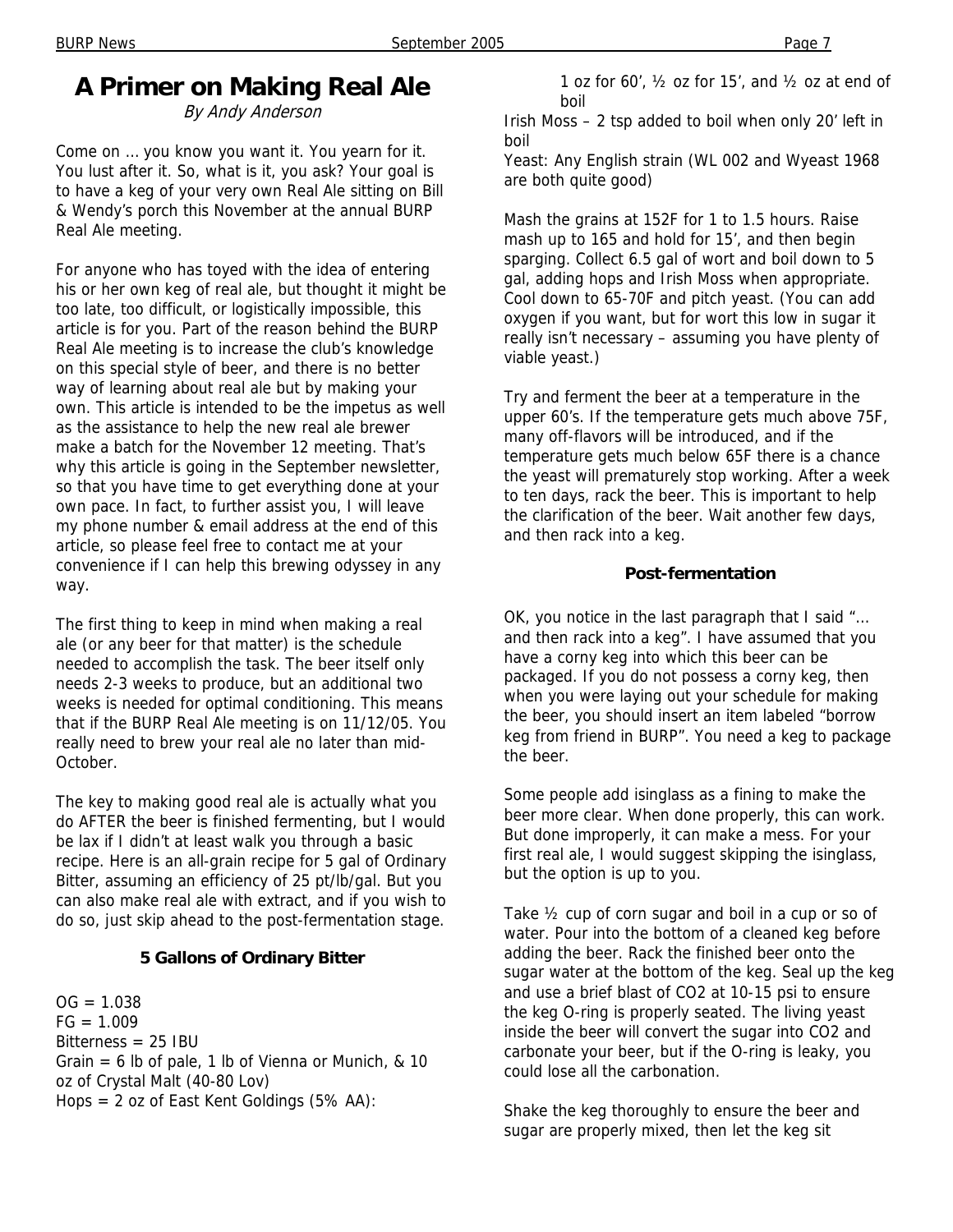somewhere at around 70F for at least a week. This allows the yeast to convert the sugar into CO2. After waiting for at least a week, try to lower the keg temperature to around 55F for another week. "PV=nRT" - There - that's all I remember after 5 years of engineering classes. But it applies to us now. What it basically means is that the colder your beer gets, the more CO2 can be in solution for a given pressure. Real Ale should be served at around 55F, so you want your beer to sit at that temperature for several days so that the proper amount of CO2 naturally goes into solution. Don't worry about extra CO2, because the BURP cellarmen will be "burping" the kegs to remove excess gas. It's better to have too much natural CO2 in your keg than too little. Too much can be fixed, too little cannot.

You now have a keg of real ale, but it's not yet ready to be served. You have to take it to Bill and Wendy's house ahead of time so that it can be placed on their deck and then not touched again so that it can settle and be truly clear. I would suggest taking your keg to their house no later than Tuesday, 11/8/05, to give the keg plenty of time to settle.

There, that's it. Now you, too, can make your own Ordinary Bitter, or any other British style, for this year's BURP Real Ale event. I look forward to trying your beer.

Cheers,

Andy Anderson andy@burp.org (H) 703 549-7224

#### **Advanced Notice!!!**

The 2005 BURP Real Ale Competition will be held in conjunction with the November BURP meeting on Friday, November 11 at Bill and Wendy's house in Rockville. This will be the 9th Real Ale Competition. Can anyone beat two-time champion **Calvin Perilloux**???

This year, for a change, **Andy Anderson** will be running the overall competition, and **Betsy Kepler** will be judge coordinator.

As in past Real Ale Competitions, the goal will be to recognize the best homebrewed Cask Conditioned Real Ale. The styles that will be judged can be found at http://www.burp.org/Articles/RealAle.asp. This will be a keg-only competition, and each entry will be

served from a Beer Engine. Entrants will not be asked to provide a Beer Engine since the club has so many.

Specific rules will be articulated in the October newsletter. If you can't wait that long, feel free to contact **Tom Cannon** or **Andy Anderson**. We're looking forward to drinking your Champion Beer at the November meeting!



# **BURP Meeting & 5<sup>th</sup> Annual Campout at Turtle Creek Farm**

Saturday, 24 Sep & Sunday, 25 Sep 2005 15801 Bald Eagle School Road Brandywine, Maryland 20613 Home of **Jim & Linda Rorick**  Any questions, please call Linda's Cell phone: 240-271-3451

The Annual BURP Oktoberfest and Campout will be held on the weekend of Sep 24 and 25, 2005. Hosts **Jim & Linda Rorick** will be cooking 24 chickens on their big trailer-mounted grill, so please bring a nonchicken food contribution in addition to the usual homebrew.

In conjunction with the BURP meeting, Jim & Linda would like to invite everyone to continue the party, pitch your tent and sit around the campfire till the wee morning hours. They'll have the "portable" ceement grill set up for cooking. And of the course the luxurious port-a-potty so conveniently located for both the meeting and camping. Jim will be manning the grill for Sunday breakfast. Bring your bicycle along - some of the gang will be going for a bike ride sometime on Sunday. Merkle Wildlife Preserve is approximately 8 miles from the farm, and they have a great trail to ride through and see the wildlife sights. There will be a turn-by-turn map available for those interested.

We'd like to have a "relatively" close head count of campers so please send an email to linda@turtlecreekfarm.us by 21 September if you plan to campout.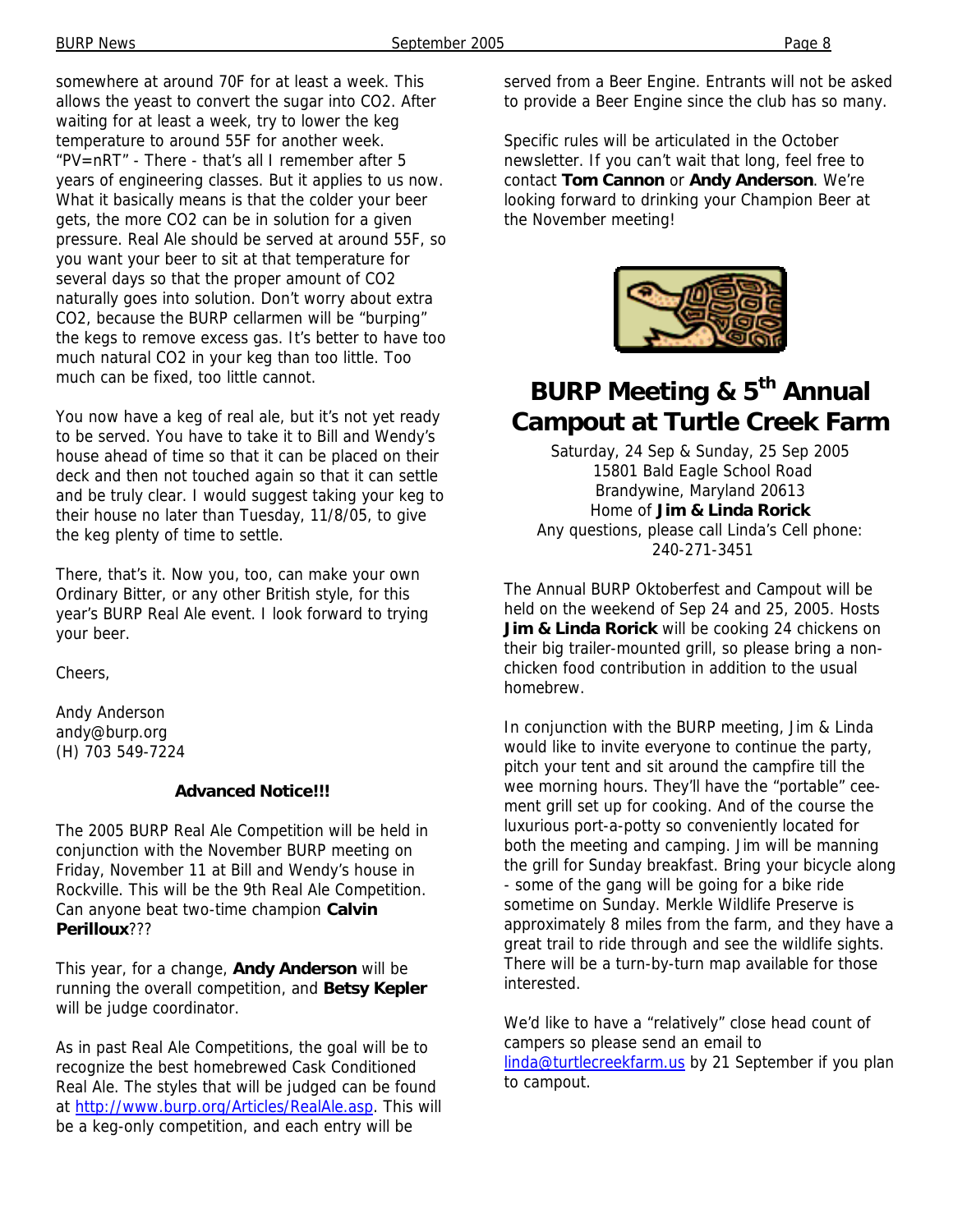#### **Directions:**

**Coming from 495 N**: Take exit 11A/Rt. 4 SE toward Upper Marlboro. Continue on Rt. 4 (about 5 miles) till you get to Rt. 301. Take Rt. 301 S toward Richmond. Stay on 301 S for about 5 miles. Make a left at  $2^{nd}$ traffic light onto Croom Rd. (Look for Bojangles fast food on your right, and a gas station on your left.) Follow Croom Rd for approx 10 miles. Make a right onto Bald Eagle School Rd. We are on the right hand side, about .7 mile. It's a white farmhouse, front porch, with a chain link fence on the back of the house. (If you get to a split in the road, which is Bald Eagle School Rd & Nelson Perrie Rd – you've gone too far – just backup one house.) The driveway is actually a "U" shape - turn right at the second entrance of the "U" next to the house. Drive between the swing set and the tobacco barn on the right, drive thru the field to the back of the property to park your car where the meeting is being held.

**Wilson Bridge from VA into MD**: Take exit 7A, Rt. 5 S toward Waldorf. Continue on Rt. 5 for 8.8 miles and turn left at the 2<sup>nd</sup> traffic light onto Brandywine Rd. In .5 mile you will cross Rt 301 – continue straight across. Go approximately 6.4 miles and make a left onto Baden Westwood Rd. There isn't any traffic light or stop sign to alert you at Baden Westwood Rd – it's the first left after the Baden Fire Dept (also on the left) and Baden Grocer/Gas Station on the right. In .5 mile, Baden Westwood Rd bears to the right at a 90 degree angle. In approx 1 mile, make a left turn onto Bald Eagle School Rd. In about a mile, you will dead end in front of a large tree. Make a right onto Bald Eagle School Rd. We are the first house on the left hand side - white farmhouse, front porch, with a chain link fence on the back of the house. Turn left onto the driveway next to the house (the driveway is actually a "U" shape  $-$  you will be turning into the first part of the "U"). Drive between the swing set and the tobacco barn on the right, drive thru the field to the back of the property to park your car where the meeting is being held.

## **½ Price Subscriptions to Brew Your Own**

BURP has been given a special offer for  $\frac{1}{2}$  price subscriptions to **Brew Your Own**, the "How to Homebrew Beer Magazine". Most of you are probably already familiar with this magazine, which is chock full of good tips, recipes, and articles by well-known and respected beer writers.

One-year (8 issue) subscriptions are available to BURP members for \$12.47, ½ the normal price of \$24.95. It's well worth it just to try the magazine out for a year. In order to qualify for the low price, the club has to sign up at least 10 people. Four subscriptions were sold at MASHOUT this year, so we need a minimum of 6 more to qualify for the discount.

There are two ways to sign up. You can send a check for \$12.47, payable to **BURP**, to me at the address below. Or, you can bring your check (or cash) to the BURP meeting on Sep 24. I'll need to know if your request is for a new subscription or a renewal of an existing subscription.

Thanks very much. I hope you'll consider participating in this great offer.

Bill Ridgely 15 Harvard Ct Rockville, MD 20850

#### **? ? ? ? ? ? ? ?**

### **Answer to Sep RYDler:**

A. A 12 oz. serving of regular beer contains about 11 grams of carbohydrate (just 4 grams in a "light" beer vs. 35 to 40 grams in a regular soft drink, for comparison). Most wines and liquors contain virtually none. If you consider a beer as "liquid bread", then its Glycemic Index might vary from 27 up to 95. The "Glycemic Index" is simply a numerical way of describing how carbohydrates in foods affect bloodglucose levels. (Visit Leatherhead Food International at http://www.leatherheadfood.com/).

#### **? ? ? ? ? ? ? ?**

**BURP 10 and 20 Years Ago** 

Compiled By Bill Ridgely

#### **20 Years Ago, Sep 1985**

The AHA and BURP-sponsored Second Mid-Atlantic States Homebrew Conference (MASH II) was held on Saturday, Sep 21, 1985 at the Dupont Plaza Hotel in Washington. The 9-hour conference began with a presentation on the business of hops by hop grower **John Haas** and ended with a tasting of 8 classic beer styles guided by AHA President **Charlie Papazian**. A taste-around of homebrews brought by attendees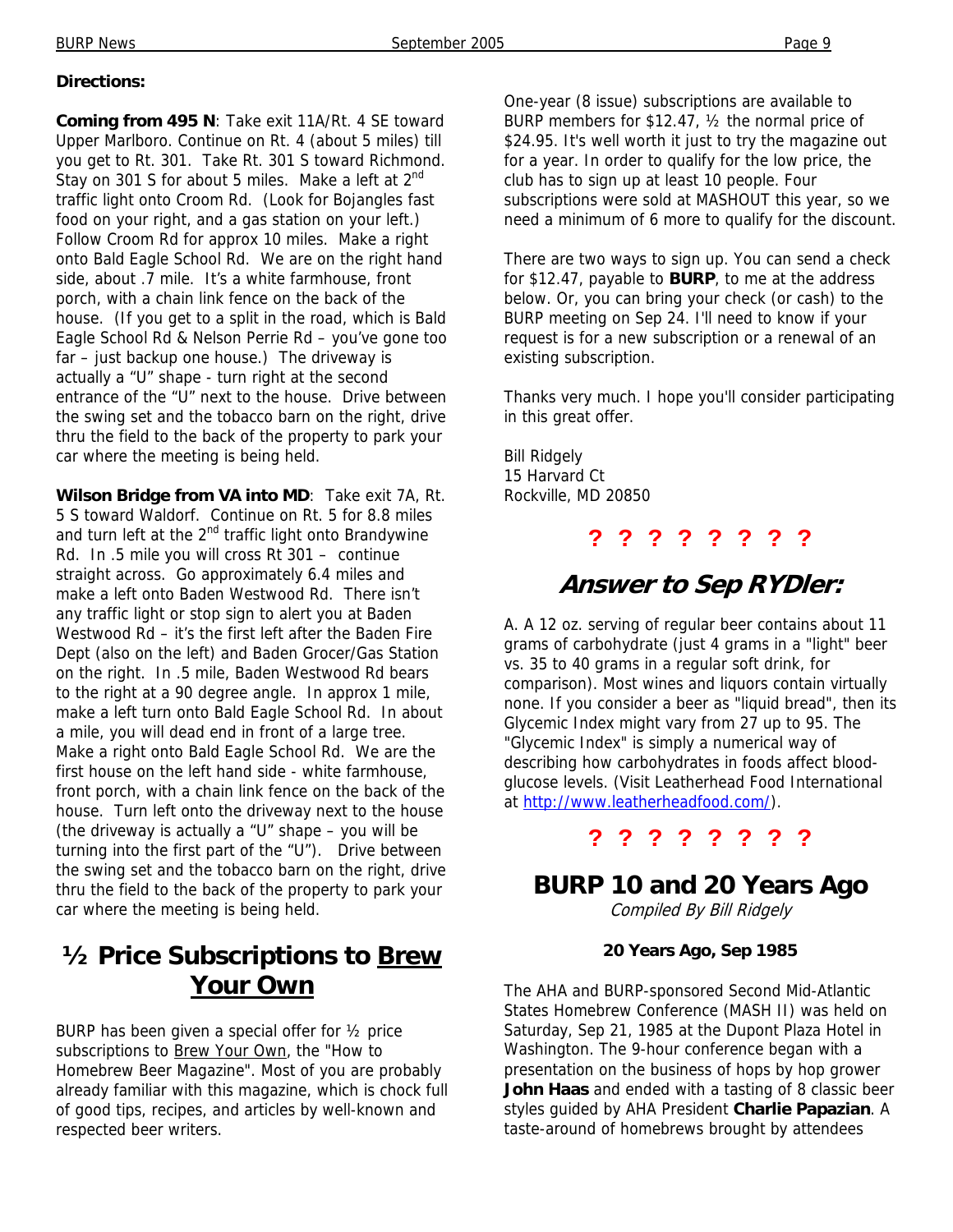Content-wise, the conference was a success, but it was a financial failure for the club. Attendance (160 total) was down considerably from the previous year, and one of the primary reasons for this was lack of support from BURP members. Only 13 members attended the conference, and only 4 BURPers entered beers in the competition. As a result, it was quite some time before BURP organized another major conference – the first Spirit of Belgium.

#### **10 Years Ago, Sep 1995**

The BURP Crab Feast was still an annual event in 1995, and the one held on September 10 was a memorable one. The site was **Ken Graham's** parent's house in Wheaton, MD, and the hot weather made the backyard pool particularly welcoming. While many BURPers frolicked in the cool water, President **Polly Goldman** and her lovely consort **Bruce Feist**  steamed up 3 bushels of succulent crabs. BURP also provided fresh corn on the cob, and those in attendance provided copious quantities of beer and food accompaniments. There was even some leftover steamship beef brought from MASHOUT by **Chuck Popenoe**. Ken's brother **Harry Graham** kindly contributed a keg of Blue Ridge Amber Lager, but the beer unfortunately ran out before the meeting ended. Entries for the festbier competition were collected during the meeting, but the competition itself was held offline. Results, later posted by Minister of Culture **Delano DuGarm**, were **A.J. DeLange's** 1st and 3rd place beers bracketing **Tom Cannon's** 2nd place entry.

The other main event for September was the 2nd Annual Mid-Atlantic Beer and Food Festival, held at 11th and H Sts NW directly in front of the Capitol City Brewing Co. Over 30 beers from 12 local micros were featured, and it was estimated that over 25,000 people attended. There was also an extensive array of food from regional restaurants, live music, and seminars on beer and brewing. BURP had a major presence at the event and signed up quite a few new members. The festival was organized by the Mid-Atlantic Assn of Small Brewers (MASB), and afterexpenses proceeds went to the Anacostia Watershed Society.

There was no **BURP News** published in September since a two-month issue was published in August.



# **BURP Buck\$ – Notes and Figures from the Minister of Prosperity**

By Dan Fapp, Minister of Prosperity

#### **MASHOUT Expenses**

While we still have a few expenses outstanding, it appears that MASHOUT 2005 was as much a financial success as it was a camping success. Preliminary revenue numbers indicate that we received approximately \$4,900 in registration fees, while incurring expenses of approximately \$3,000 based on reimbursements to date and known outstanding expenses. We should have final numbers in the next newsletter. Thank you to those of you that have already provided me with receipts for reimbursement, and, to those that still require reimbursement, please forward your information to me so that I can cut you a check as soon as possible.

#### **Current Financial Position**

| Beginning Balance             | \$20,262  |
|-------------------------------|-----------|
| Plus: MASHOUT Income          | \$2,627   |
| Bottle opener proceeds        | \$24      |
| Less: MASHOUT expenses        | (\$2,584) |
| Bank fees and returned checks | (\$40)    |
| <b>Ending Balance</b>         | \$20,289  |

# **Membership Update Sep 2005**

By Jim & Linda Rorick, Ministers of Propaganda

No new BURP members were added this month.